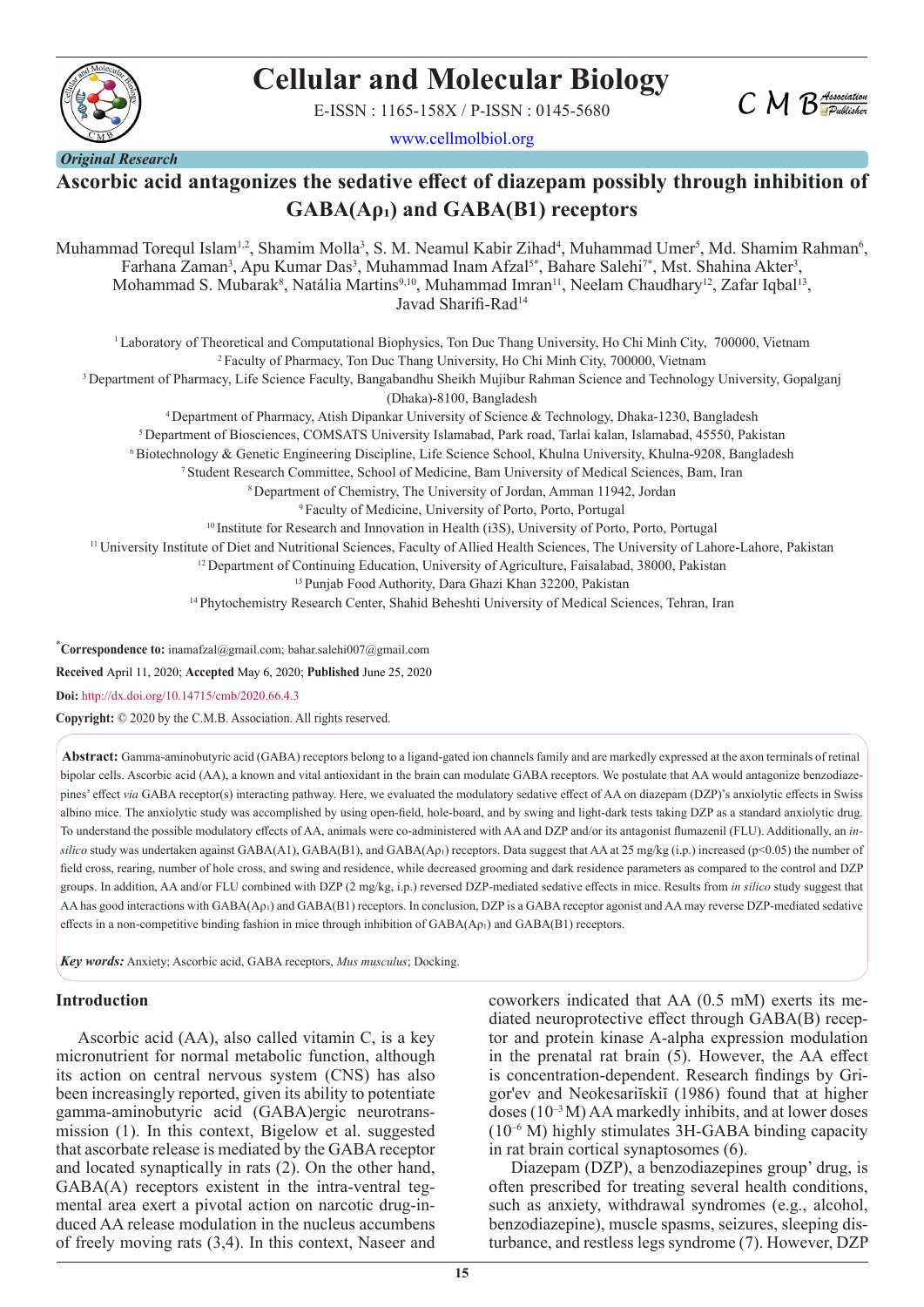has some side effects, such as sleepiness, memory loss, coordination trouble, occasionally excitement or agitation (8,9). It additionally has some serious side effects, including suicide, decreased breathing, and an increased seizures risk whether frequently used in epileptic patients (7,10). Moreover, long-term use may lead to tolerance, dependence, and withdrawal symptoms (e.g., cognitive problems) on dose reduction (7). Therefore, it should be avoided during pregnancy or breastfeeding. DZP is known to act by increasing the GABA effect (9).

A paper published by Pavlovic and his coworkers suggested that AA (10, 100, 100 µg/mL) reduces the DZP-induced apoptosis in rat thymocytes by restoring the cellular content of glutathione which may be helpful in preventing DZP-induced immunosuppression (11). In a similar fashion, Suke and colleagues found that AA (100 mg/kg, p.o.) has ability to reverse cognitive impairment and toxicants-induced brain oxidative stress (OS), following analysis of the malondialdehyde (MDA) levels, protein carbonyl, and reduced glutathione (GSH) activity in Wistar rats (12). In addition, research findings indicated that AA (100 mg/kg, p.o.) can alter Pb-induced reduction of Purkinje cells and reduce the synaptophysin, glutamic acid decarboxylase 67, and axonal myelin basic protein expression in rat brain (13).

Thus, in light of the previous discussion, the present study aims at evaluating the modulatory effects of AA on the DZP-mediated anxiolytic effect in mice. Additionally, molecular docking study has been performed to confirm the possible involvement of GABA receptor(s) in this modulatory action of AA.

# **Materials and Methods**

# **Animals**

Two-month-old Swiss (*Mus musculus*) albino mice (24–30 g) of either sex provided by the Animal House department of Jahangirnagar, Dhaka University, Bangladesh were used throughout this investigation. Animals had water and food *ad libitum* and were kept under standard laboratory conditions (dark/light 12 h-cycle, at 26±2 <sup>ᴼ</sup> C). Experiments were conducted from 08:00 am to 1:00 pm. This study received approval from the Ethics Committee in Animal Experimentation of BSMRSTU, Bangladesh (#PHR-BSMRSTU-T01/2019); all experiments were done according to relevant guidelines and regulations.

# **Drugs and treatment groups**

AA and FLU were from Sigma-Aldrich (St. Louis, MO, USA) whereas DZP was obtained from the Acme Laboratories Limited., Bangladesh. Forty mice were randomly divided into 8 groups (5 mice each). Group I was used as control (NC) and received distilled water (10 mL/kg). Groups II, III, and IV received DZP (2 mg/ kg), FLU (2.5 mg/kg), and AA (25 mg/kg), respectively. Co-treatment groups V, VI, VII, and VIII received,

respectively, DZP+FLU, DZP+AA, FLU+AA and DZP+FLU+AA. All treatments were intraperitoneally (i.p.) given.

# **Experimental procedures**

Each of the following tests was performed after 30 min of each treatment.

# **Open-field test**

This study was performed according to the procedure outlined by Archer (14). Briefly, after 30 min of treatment, spontaneous locomotor activity, grooming, and rearing were monitored during 5 min. After each test, the equipment floor was washed with soap and water, cleaned with 70% ethanol, and dried.

# **Hole cross test**

This experiment was accomplished following a procedure described by Subhan et al. (15). After 3 min of open-field test, each mouse was placed on one side of the hole-board instrument. Then, the spontaneous movement of each mouse from one chamber to another through the hole was observed for 5 min. After each test, equipment floor was washed and cleaned accordingly.

#### **Swing test**

Swing test was executed according to Islam et al. (16). After 3 min of the hole cross test, each mouse was placed on one side of the swing box and the spontaneous mice movement from the one to the other side was observed for 5 min. After each test, swing box floor was cleaned with 70% ethanol and dried.

#### **Light-dark test**

This study was done following the Crawley (17) protocol. Briefly, after 3 min of swing test, the time spent (sec) in the dark and light portion of each animal was counted by means of a stopwatch during 5 min. After each test, the equipment floor was washed and cleaned accordingly.

#### **Molecular docking study**

Molecular docking study with AA was performed on 3 therapeutically important proteins: GABA(A1),  $GABA(B1)$ , and  $GABA(Ap_1)$ . Homology models of these essential proteins were constructed using Modeller 9.19 and taking reported models from a protein data bank (PDB) as models (PDB ID's are given in Table 1) (18). The ligand AA was prepared using Autodock tools and proteins binding sites predicted through the ProBiS server (19). Initial docking grid of  $40 \times 40 \times 40$ , 0.8 Å was generated by closing the active binding site, and the prepared ligand was inserted into the predicted selected proteins' binding pocket using AutodockVina (20).

#### **Statistical analysis**

Data are shown as mean  $\pm$  SEM values. Analysis of

**Table 1.** Results of molecular docking study of ascorbic acid with GABA(A1), GABA(B1), and GABA(Aρ<sub>1</sub>) receptors.

| Target protein  | <b>Binding affinity (Kcal/mol)</b> | Interacting amino acids                                                |
|-----------------|------------------------------------|------------------------------------------------------------------------|
| GABA(A1)        | $-4.6$                             | Ala37, Val38, Gly39, Ala66, Trp67, Arg68, Thr127, Tyr167, Arg169       |
| GABA(B1)        | $-4.7$                             | Glu172, Gly173, Val175, Tyr176, Gly177, Val178, Asn179, Lys180, Tyr191 |
| $GABA(A\rho_1)$ | $-5.1$                             | Asp102, Val103, Gln104, Arg125, Tyr127, Lys232, Ser236, Leu237, Lys238 |

Cell Mol Biol (Noisy le Grand) 2020 | Volume 66 | Issue 4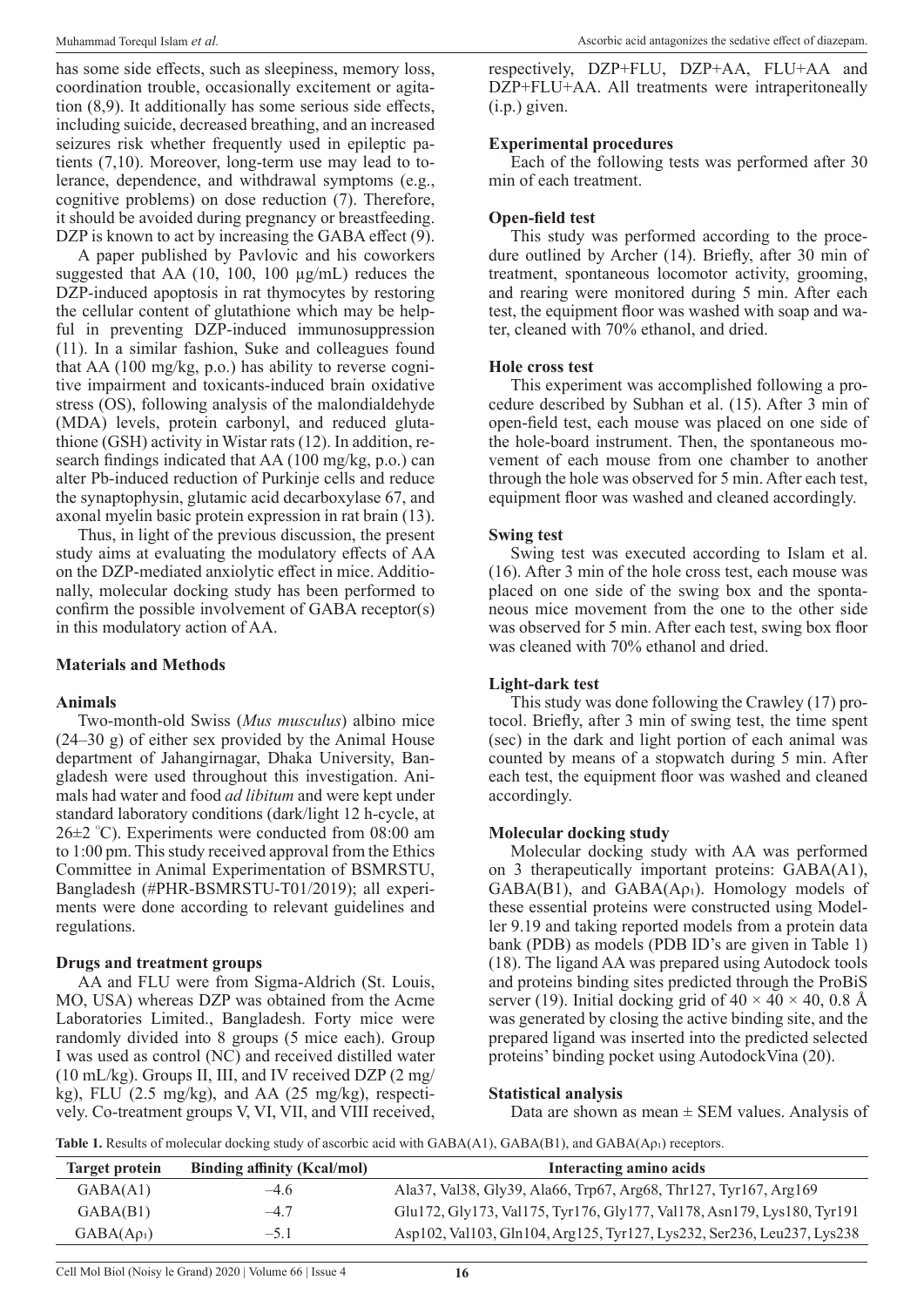**Table 2.** Open-field test of the ascorbic acid and/or diazepam in *Swiss* albino mice.

| <b>Treatments</b> | Dose (i.p.), mg/kg | NFC                            | <b>Grooming</b>   | Rearing                       |
|-------------------|--------------------|--------------------------------|-------------------|-------------------------------|
| NC <sup>1</sup>   | 10                 | $109.25 \pm 2.51$              | $6.75 \pm 2.72$   | $28.00 \pm 1.05$              |
| <b>DZP</b>        | 2                  | $84.25 \pm 3.02^*$             | $8.50 \pm 1.45^*$ | $15.25 \pm 1.91$ <sup>*</sup> |
| <b>FLU</b>        | 2.5                | $128.25 \pm 1.91$ <sup>#</sup> | $2.27 \pm 0.58$ # | $36.09\pm1.41^{\#}$           |
| AA                | 25                 | $118.00\pm2.25$ #              | $4.50 \pm 1.67$   | $27.75 \pm 1.91^{\#}$         |
| DZP+FLU           | $2+2.5$            | $150.09 \pm 2.21$ #            | $4.27 \pm 1.58$ # | $34.03 \pm 1.08$ #            |
| $DZP+A$           | $2+25$             | $142.25 \pm 3.57$              | $5.75 \pm 1.28$ # | $32.25 \pm 1.97$              |
| FLU+AA            | $2.5 + 25$         | $152.75 \pm 2.72^*$            | $3.25 \pm 0.58$ # | $38.75 \pm 1.97$ <sup>#</sup> |
| $DZP + FLU + AA$  | $2+2.5+25$         | $148.00\pm1.91$ <sup>#</sup>   | $4.58 \pm 0.78$ # | $36.09 \pm 1.41^{\#}$         |

Values are mean±SEM (n=5); ANOVA followed by *t*-Student–Neuman–Keuls *post-hoc* test; p<0.05 when compared \*NC, #DZP. <sup>1</sup>mL/kg; AA, ascorbic acid; DZP, diazepam; FLU, flumazenil; NC, control, distilled water; NFC:Number of field cross.

**Table 3.** Hole cross, swing, and light-dark tests of the ascorbic acid and/or diazepam in Swiss albino mice.

| <b>Treatments</b> | Dose $(i.p.),$ | <b>NHC</b>            | <b>NS</b>                     | Light-dark test        |                                |
|-------------------|----------------|-----------------------|-------------------------------|------------------------|--------------------------------|
|                   |                |                       |                               | <b>RID</b> (Sec)       | <b>RIL</b> (Sec)               |
| NC <sup>1</sup>   | 10             | $30.50 \pm 1.80$      | $17.00 \pm 2.71$              | $199.50 \pm 10.34$     | $100.50 \pm 10.34$             |
| <b>DZP</b>        | 2              | $13.75 \pm 1.72^*$    | $9.75 \pm 1.28^*$             | $256.75 \pm 8.82^*$    | $43.00 \pm 8.79^*$             |
| <b>FLU</b>        | 2.5            | $42.25 \pm 1.72^{\#}$ | $24.00 \pm 2.88^{\#}$         | $175.00 \pm 2.58^{\#}$ | $125.00 \pm 2.58^{\#}$         |
| AA                | 25             | $38.75 \pm 1.28^{\#}$ | $20.50 \pm 2.85^{\#}$         | $189.25 \pm 9.11^{\#}$ | $110.75 \pm 9.11^{\#}$         |
| $DZP + FLU$       | $2+2.5$        | $35.25 \pm 0.58^{\#}$ | $32.00 \pm 0.78$ <sup>#</sup> | $201.75 \pm 1.44^{\#}$ | $98.25 \pm 1.44^{\#}$          |
| $DZP + AA$        | $2+25$         | $33.50 \pm 1.80^{\#}$ | $28.00 \pm 4.88^{\#}$         | $225.00 \pm 2.62^{\#}$ | $75.00 \pm 2.62^{\#}$          |
| $FLU + AA$        | $2.5 + 25$     | $42.00 \pm 1.72^{\#}$ | $36.75 \pm 1.28^{\text{*}}$   | $162.25 \pm 2.58^{\#}$ | $137.75 \pm 2.58^{\#}$         |
| $DZP + FLU + AA$  | $2+2.5+25$     | $38.25 \pm 1.80^{\#}$ | $34.75 \pm 1.28^{\#}$         | $178.75 \pm 1.78^{\#}$ | $121.25 \pm 1.78$ <sup>#</sup> |

Values are mean±SEM (n=5); ANOVA followed by *t*-Student–Neuman–Keuls *post-hoc* test; p<0.05 when compared \*NC, #DZP. <sup>1</sup> mL/kg; AA, ascorbic acid; DZP, diazepam; FLU, flumazenil; NC, control, distilled water; NFC: Number of field cross; NHC: Number of hole cross; NS, number of swing; RID, residence in dark; RIL, Residence in light.

variance (ANOVA) was used, followed by *t*-Student– Newman–Keuls's as *post-hoc* test. GraphPad Prism software (version 6.0) was used for all statistical analysis, with an alpha set at 0.05.

#### **Results**

#### **Open-field test**

In this study, DZP (at 2 mg/kg, i.p.) reduced the number of field cross (NFC), grooming, and rearing parameters when compared to the NC group (Table 2). On the other hand, AA (25 mg/kg, i.p.) and FLU (2.5 mg/kg, i.p.) significantly ( $p \le 0.05$ ) increased NFC and rearing number when compared to NC and DZP groups; however, grooming numbers were reduced in these two groups. Reduced NFC and rearing number, accompanied by an increase in grooming number were observed in AA when compared to FLU-treated group. In addition, it was found that FLU and/or AA co-treated groups with DZP significantly increased the NFC and rearing number, whereas the grooming number markedly decreased ( $p$ <0.05) when compared to NC and DZP groups. Moreover, data pertaining to group VIII (DZP+FLU+AA) revealed that NFC, grooming, and rearing numbers range between the other co-treated groups (Group V to VII).

# **Hole-board, swing, and light-dark tests**

Listed in Table 3 are the results related to the effect of AA and standard drugs in mice behavior in hole-board, swing, and light-dark tests. Our findings revealed that animals treated with DZP had a reduced number of hole

cross (NHC), swing (NS), and residence in light (RIL), while increased the residence in dark (RID) compared to the NC group. However, mice treated with FLU evidenced a pronounced increase in NHC, NS, and RIL, and reduction in RID values when compared with AAtreated group. Results from the open-field test showed that co-treatment groups display similar results. Thus, animals treated with FLU and/or AA combined with DZP (2 mg/kg, i.p.) showed an increase in NHC, NS, and RIL, and a decrease in RID value as compared to DZP-treated group. However, all values related to the hole-board, swing, and light-dark tests of Group VIII (DZP+FLU+AA) were found among the other co-treated groups (Group V to VII).

# *In silico* **study**

Results obtained from molecular docking study show that AA possesses good-to-moderate affinity towards all target proteins used, with binding affinity ranging from –4.6 to –5.1 Kcal/mol (Table 1). The interactions between the ligand and the amino acid residues around the binding proteins sites were also addressed (Figure 1). Red lines mean the hydrophobic interactions, whereas green ones refer to the hydrogen bonds. AA showed best interaction with  $GABA(Ap_1)$  (–5.1 Kcal/mol) and GABA(B1) (–4.7 Kcal/mol).

#### **Discussion**

Recent findings by Badshah and coworkers indicated that AA (1 mg/kg, p.o.) exerts anti-depressant effect in mice, possibly by GABA(B) receptors inhibition (21).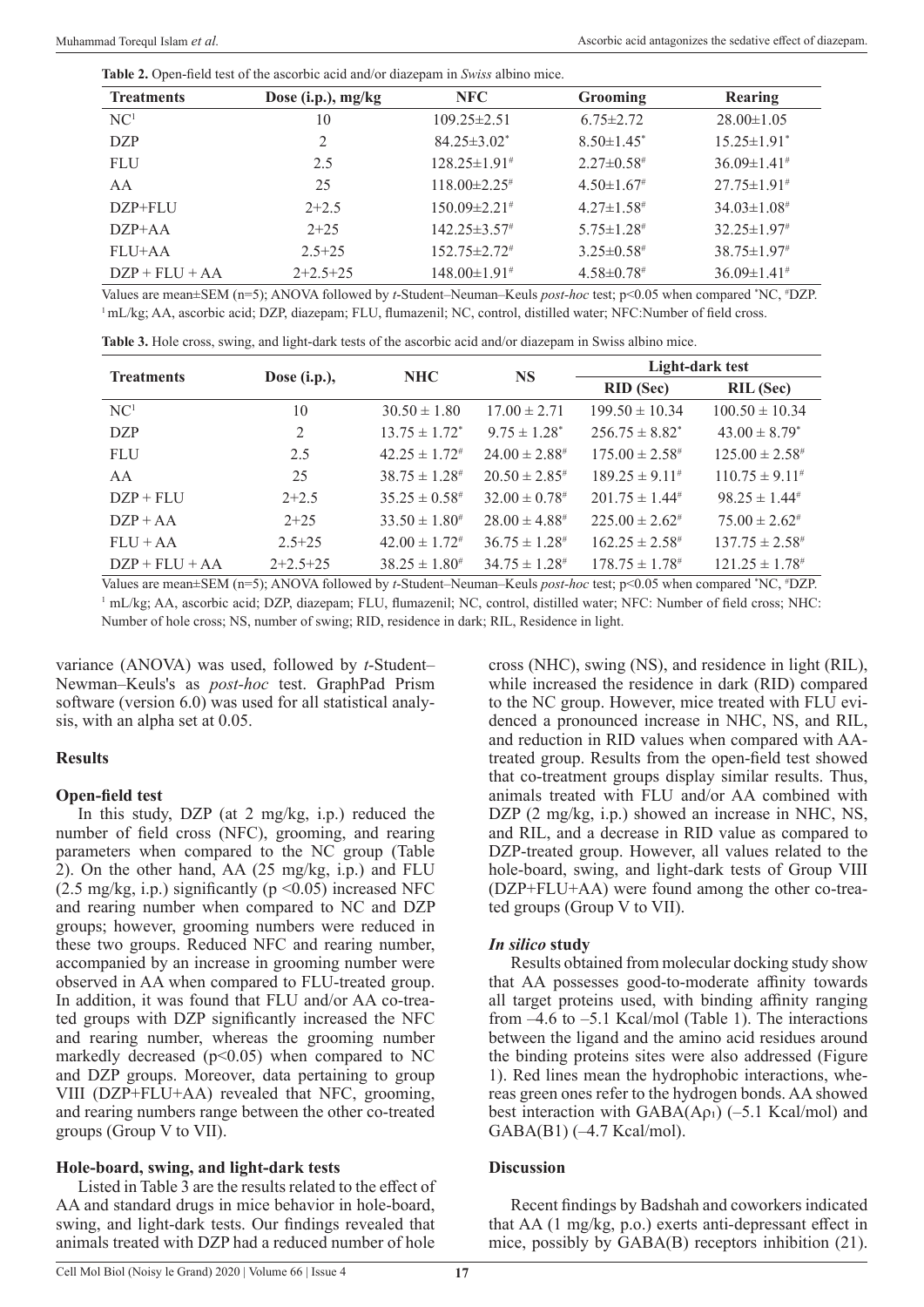

In addition, AA (100 mg/kg, p.o.) was found to reverse the ethanol-induced increased GABA(B1) receptor and neuronal apoptosis expression through changes in Bax/ Bcl-2 ratio, cytochrome *C* release, and caspase-3 and -9 activation (22). In a similar fashion, Ullah and colleagues showed that AA (250 mg/kg, i.p.) exerts anti-convulsive effect in rats through GABAB1R/CaMKII/CREB pathway activation, thus suggesting a feasible therapeutic action in epilepsy (23). Our *in silico* findings suggest that AA has interaction capacity with GABA(B1) receptor. Moreover, there was evidence that AA  $(0.1-3 \mu M)$ antagonizes  $GABA(A_{01})$  receptor, possibly through a redox-independent allosteric mechanism in *Xenopus laevis* oocytes (24). Our data revealed that AA reverses DZP-mediated all test parameters in mice, with this aspect being further confirmed by the combined groups, where the DZP's effects were significantly modulated by FLU and/or AA. In the open-field test, the combined groups were found to significantly increase the number of squares crossed, which indicates a raise in spontaneous locomotor activity and in the number of surveys with experimental animals compared to the DZP group. Likewise, a pronounced raise in spontaneous movement in experimental animals was also found in the co-treated groups (Group V–VIII). Furthermore, an increase in RID value was observed when compared with the AA and FLU groups, while a decrease in the RIL value by the DZP group justifies its calming effect in experimental animals, which was reversed by treatment with AA and/or FLU. These results indicate that AA may exert an antagonistic effect in DZP co-treated groups (Group VI and VIII), along with an agonistic effect towards the FLU co-treated groups (Group VII and VIII). Indeed, FLU is a selective antagonist of GABA(A), and therapeutically, it acts as an antagonist and antidote to benzodiazepines, through the competitive inhibition of these types of drugs, particularly in overdose cases (25). Our molecular docking study suggests that AA interacts well with the  $GABA(A\rho_1)$  receptor, and therefore, according

to the data obtained, AA may act in a similar way to FLU.

In short, the findings from this study show that AA can reverse the DZP relaxing effect in experimental animals. It is known that DZP exert its calming effect through GABA(A) receptor interaction and stimulation, while FLU antagonizes it. In addition, results from docking studies suggest that AA has an enhanced interaction with  $GABA(A\rho_1)$  and  $GABA(B1)$  receptors. Thus, this study agrees with previous ones, in which AA antagonized these receptors. Thus, based our experimental and molecular docking results, it can be suggested that AA may antagonize the DZP's action in *Swiss* albino mice, possibly through  $GABA(A\rho_1)$  and  $GABA(B1)$ receptors inhibition.

# **Conflict of interests**

None declared.

#### **References**

1. Calero CI, Vickers E, Moraga Cid G, Aguayo LG, von Gersdorff H, Calvo DJ. Allosteric modulation of retinal GABA receptors by ascorbic acid. J Neurosci 2011; 31:9672-82.

2. Bigelow JC, Brown DS, Wightman RM. Gamma-aminobutyric acid stimulates the release of endogenous ascorbic acid from rat striatal tissue. J Neurochem 1984; 42:412-9.

3. Sun JY, Yang JY, Wang F, Wang JY, Song W, Su GY, Dong YX, Wu CF. Lesions of nucleus accumbens affect morphine-induced release of ascorbic acid and GABA but not of glutamate in rats. Addict Biol 2011; 16:540-50.

4. Sun JY, Yang JY, Wang F, Hou Y, Dong YX, Wu CF. GABAA receptors in VTA mediate the morphine-induced release of ascorbic acid in rat nucleus accumbens. Brain Res 2011; 1368:52-8.

5. Naseer MI, Lee HY, Kim MO. Neuroprotective effect of vitamin C against the ethanol and nicotine modulation of GABA(B) receptor and PKA-alpha expression in prenatal rat brain. Synapse 2010; 64:467-77.

6. Grigor'ev IP, Neokesariĭskiĭ AA. Effect of ascorbic acid on the binding of 3H-GABA and 3H-glutamic acid to synaptosomes of the rat cerebral cortex. Biull Eksp Biol Med 1986; 102:288-9.

7. Calcaterra NE, Barrow JC. Classics in chemical neuroscience: diazepam (valium). ACS Chem. Neurosci 2014; 5:253-60.

8. Perkin RM. Pediatric hospital medicine : textbook of inpatient management (2nd ed.). Philadelphia: Wolters Kluwer Health/Lippincott Williams & Wilkins. 2009, p. 862. ISBN: 9780781770323.

9. Riss J, Cloyd J, Gates J, Collins S. Benzodiazepines in epilepsy: pharmacology and pharmacokinetics. Acta Neurol Scandinav 2008; 118:69-86.

10. Dodds TJ. Prescribed Benzodiazepines and Suicide Risk: A Review of the Literature. Prim Care Compan CNS Disorders 2017; 19(2). doi:10.4088/PCC.16r02037

11. Pavlovic V, Pavlovic D, Kamenov B, Sarac M, Peric Z, Velojic M. Protective role of vitamin C in diazepam-induced apoptosis in rat thymocytes. Bratisl Lek Listy 2012; 113:350-3.

12. Suke SG, Shukla A, Mundhada D, Banerjee BD, Mediratta PK. Effect of phosphamidon on cognition and oxidative stress and its modulation by ascorbic acid and 4'-chlorodiazepam in rats. Pharmacol Biochem Behav 2013; 103:637-42.

13. Nam SM, Seo JS, Go TH, Nahm SS, Chang BJ. Ascorbic acid supplementation prevents the detrimental effects of prenatal and postnatal lead exposure on the purkinje cell and related proteins in the cerebellum of developing rats. Biol Trace Elem Res 2018; 190:446-56.